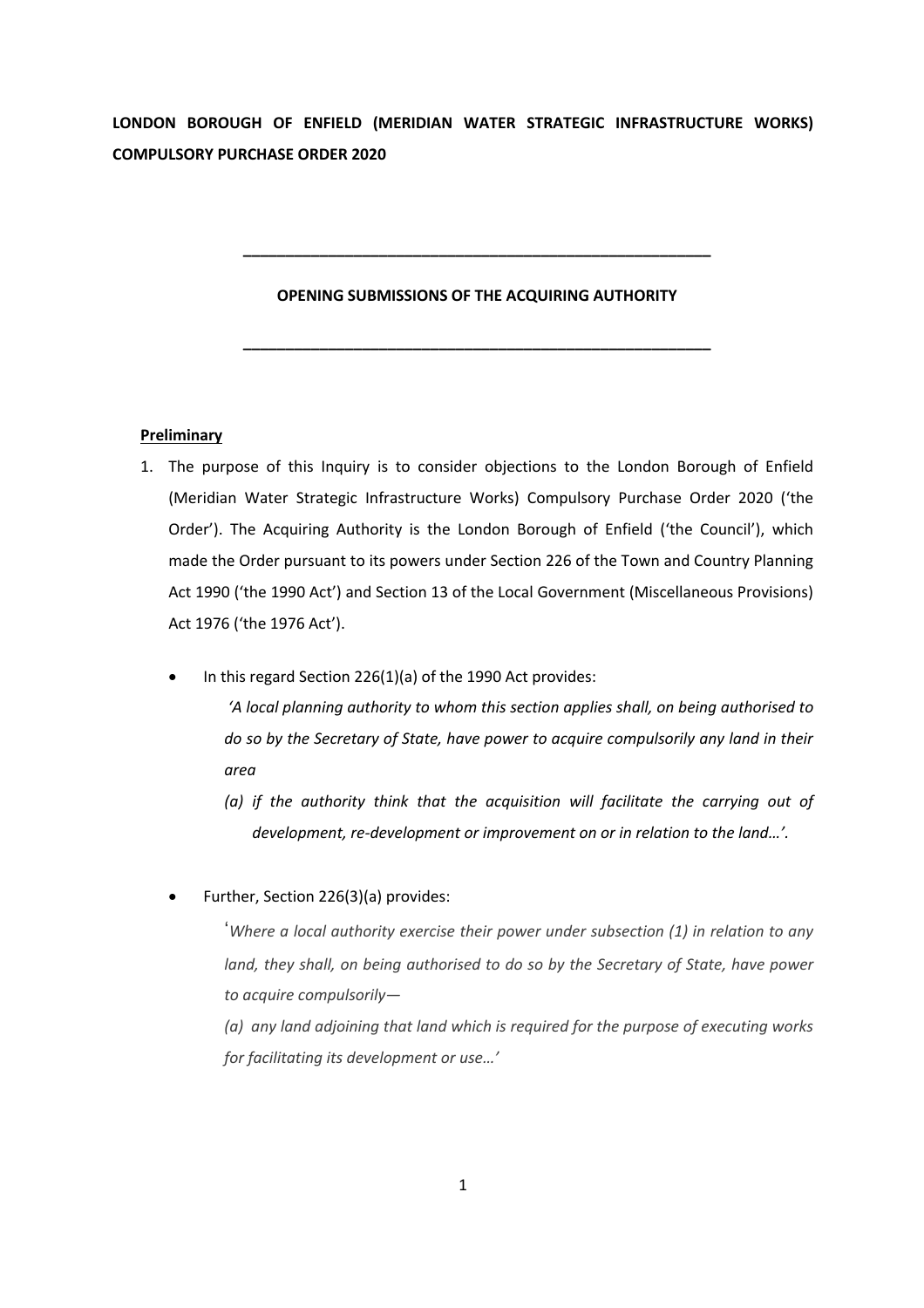### • Further Section 13 of the 1976 Act provides:

*'A local authority which may be authorised by a Minister of the Crown, by means of a compulsory purchase order, to purchase any land compulsorily for any purpose may be authorised by that Minister, by means of such an order, to purchase compulsorily for that purpose such new rights over the land as are specified in the order; and in this subsection "new rights" means rights which are not in existence when the order specifying them is made.'*

- 2. The Order was made on 13 August 2020.
- 3. The land subject to the Order ('the Order Land') is comprised of some 124 Plots, in respect of which the Council seeks to acquire either interests in or rights over land. Nine statutory objections were submitted to the Secretary of State in respect of the Order. As at the date of opening of this Inquiry there are four objections which remain outstanding ('the Remaining Objections'), the parties objecting ('the Objectors') being:
	- Tesco Stores Ltd
	- B.S. Pension Fund Trustee Ltd
	- IKEA Properties Investments Ltd
	- Thames Water Utilities Ltd
- 4. All other objections to the Order have been withdrawn. Accordingly the purpose of this Inquiry is to consider the Remaining Objections.

### **Summary Context**

## **Meridian Water**

5. A description of Meridian Water is provided in the Statement of Case, and in the proof of evidence of Peter George. Meridian Water is located in the south east corner of the London Borough of Enfield, extending to some 202 acres. It is one of the most significant regeneration opportunity areas in London, comprising one of the largest areas of underused and brownfield land in the city. There is existing commercial activity; in particular two large retail units in the centre of the site are operated by Tesco and IKEA, whilst there are also some ongoing industrial operations. However, much of the land is no longer in beneficial use, with large areas of redundant and vacant land (such as the three decommissioned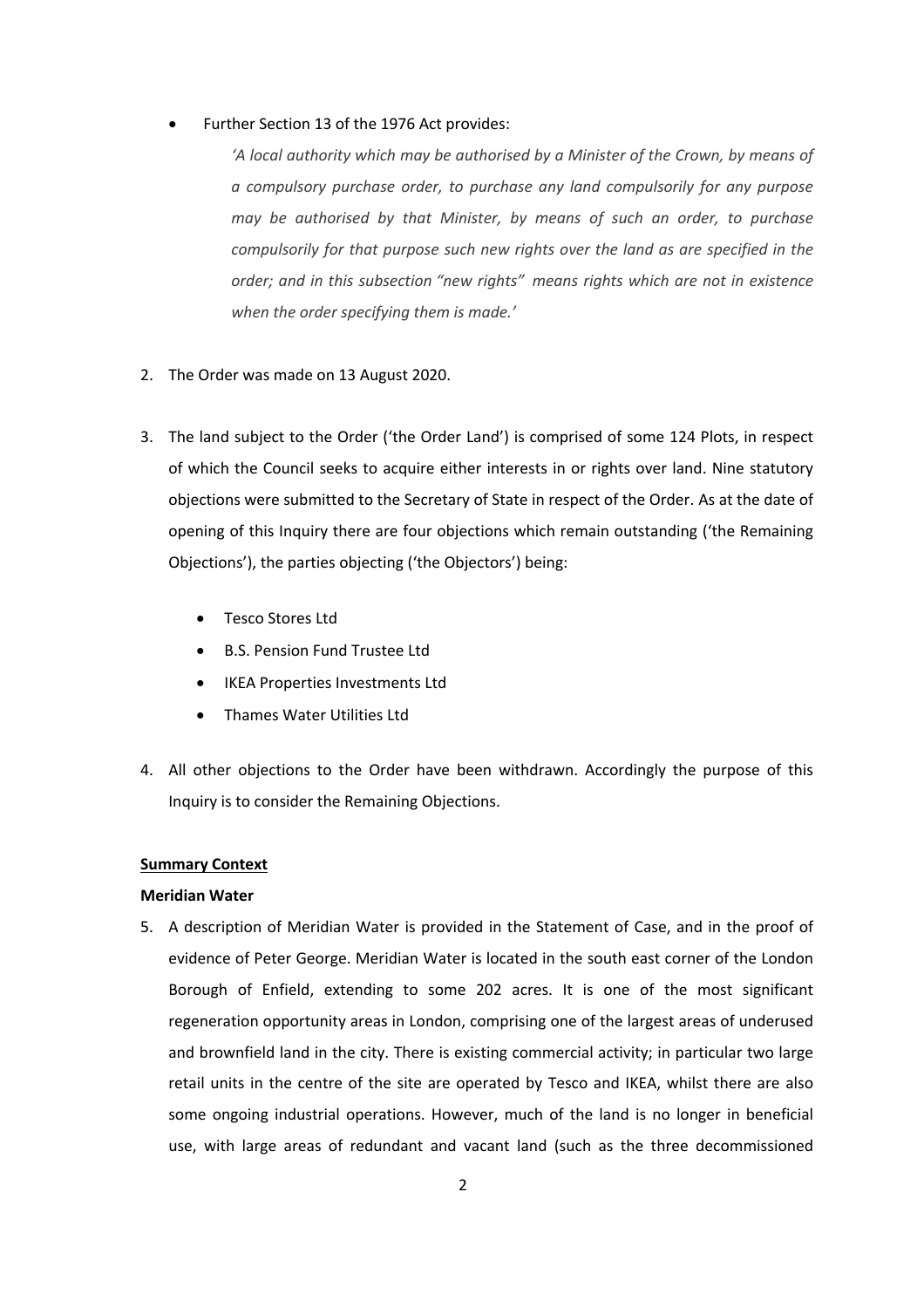National Grid gasholder sites). Other parts of Meridian Water simply comprise derelict scrub land, such as the area lying at the east of Meridian Water, within the Lee Valley Regional Park ('LVRP').

- 6. As to why the area has remained blighted and neglected, and has not previously come forward for development, the answer is quite simply 'development constraint'. Meridian Water in its current form is not developable on any meaningful scale, and has not been in any state to attract investment. In this regard barriers to development include:
	- (a) Firstly, the fact that the land is bisected by a series of linear features extending north/south through Meridian Water, which have the effect of preventing east/west connectivity across the site. These barriers include
		- a. The Lea Valley rail line, served by Greater Anglia Services;
		- b. The A105 (Angel Edmonton Road), a dual carriageway; and
		- c. Three watercourses, comprising the Salmons Brook, the Pymmes Brook and the River Lee Navigation Canal.
	- (b) Secondly, the fact that these watercourses, together with the River Lee itself (which runs immediately to the east of Meridian Water), pose a significant flood risk, rendering development on existing site levels wholly impractical and unacceptable in planning terms.
	- (c) Thirdly, the fact that the area's industrial heritage has left a legacy of redundant buildings and contamination, meaning that any large scale development would require substantial site remediation.
- 7. These various constraints have combined to prevent development coming forward at Meridian Water, with the result that the site currently makes only a fraction of the contribution to the public good which *could* be achieved, were it to be the subject of significant, infrastructure-related investment.

## **The Scheme**

8. The Council's vision for Meridian Water ('the Scheme') seeks to realise that public good. For the purposes of these proceedings, that vision is addressed most substantially in the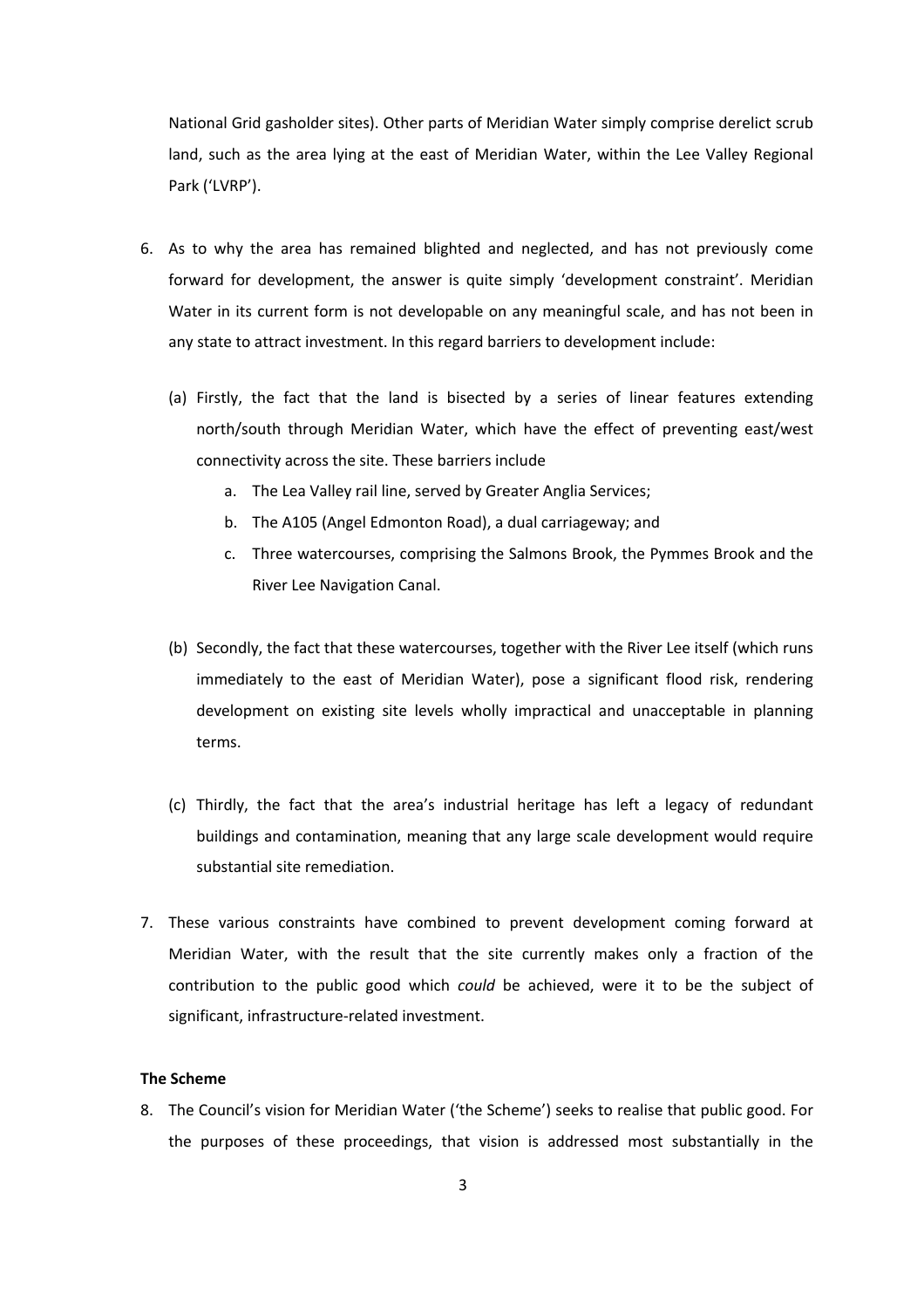Statement of Case and in the proof of evidence of Mr George; however discrete issues are also considered in the proofs of other witnesses, in particular Mr Jarvis, Mr Savage and Mr Nunan.

- 9. In essence, what the Council is seeking to achieve with the Scheme is to take the brownfield, redundant and underused land which Meridian Water currently comprises, and in its place create an entirely new area of London, comprised of a modern, well-connected, high quality and sustainable neighbourhood. The Council's pursuit of the Scheme is grounded in comprehensive planning policy support; most notably the Edmonton Leeside Area Action Plan ('the ELAAP'), which was adopted by the Council on 29 January 2020 and which identifies the objectives of the Scheme. It is significant that none of those objecting to the Order have sought to contest the principle of the need for, or benefits of, the regeneration of Meridian Water that the Scheme would deliver.
- 10. In terms of the bare bones of that regeneration, the Council points to 5,000 new homes and 1,500 new full-time jobs, together with all manner of associated social infrastructure, including school provision, community facilities, health services and open space. However, simple recitation of the 'numbers' and 'development types' involved, is not sufficient to illustrate what will be achieved.
- 11. In this regard, it is important to understand the context in which the Scheme will come forward. As Mr George notes in his proof of evidence, Meridian Water is located in the Upper Edmonton ward of Enfield, adjacent to the Edmonton Green ward. These comprise the two most deprived wards in the Borough of Enfield, and indeed are among the 10% most deprived wards in the whole of England. Nearly 11% of local residents in these wards are unemployed and the median household income is low; all in circumstances where 58% of the population are from Black, Asian and Minority Ethnic Groups. As Mr George states, there is a very strong case for investment into this part of the borough to address profound inequalities and some of the worst deprivation in the country.
- 12. A further important reference point in terms of context is the very urgent need for housing provision – both market and affordable – in Enfield. At the borough level the position is that, historically, an annual average of only 573 completions have been achieved, in circumstances where London Plan target for the borough has risen to 1,246 per annum. It is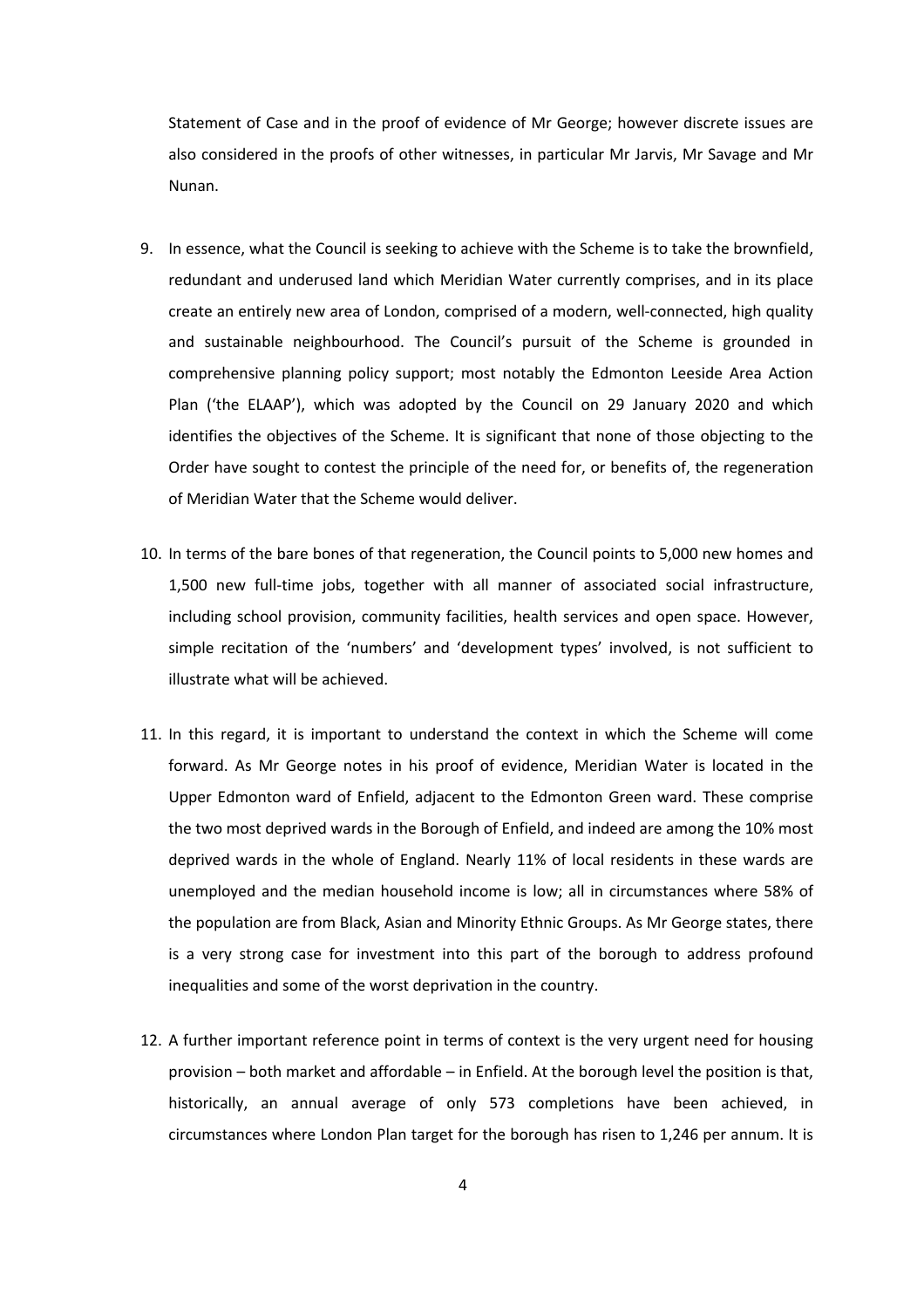on this basis that the Council failed to meet its Housing Delivery Test in 2020, being unable to deliver 75% of its housing targets in the preceding three years. The position is also particularly acute at the ward level; Edmonton Green and Upper Edmonton comprise two of the three most overcrowded wards, whilst Edmonton also has the highest proportion of non-decent homes in the borough. Quite simply, it is essential that large, unused brownfield sites such as Meridian Water are brought forward for development if the Council is to rectify the housing situation (both in Edmonton and in Enfield more generally), and the 5,000 homes which the Scheme will provide are crucial to its strategy in meeting this objective.

- 13. The provision of jobs and homes is of course at the heart of the Council's vision, but also important is the environment in which those jobs and homes will be delivered. In this regard 'place-making' is also central to the Scheme, which will not only comprehensively remediate Meridian Water, but also deliver landscaping and tree planting across the site, naturalise lengths of the existing, brutalist concrete watercourses, and provide two major new parks, including the extensive area of 'Edmonton Marshes', which will site at the eastern end of Meridian Water in the LVRP. Ecologically rich landscapes and green corridors will replace the existing barren, brownfield character of the area.
- 14. By way of conclusion to this summary, the Scheme which the Council is seeking to deliver at Meridian Water will be genuinely transformational. In terms of economic, social and environmental considerations, the Scheme will achieve real and tangible benefits.

### **The Strategic Infrastructure Works**

- 15. However, those benefits can only be realised in circumstances where the Council first provides the development platform which will enable development to come forward. In short, that means carrying out the necessary strategic infrastructure works ('the SIW'). Without the SIW, Meridian Water will remain in its existing, under-used, brownfield state.
- 16. These Opening Submissions do not set out in any detail the nature of the SIW, nor do they set out the technical 'need' for the works which underpins this Order. That detail is provided in the proofs of evidence of Mr Savage and Mr Nunan, with further comment provided by Mr John Reid. However, by way of summary, the Inquiry can note that the works fall broadly into two categories.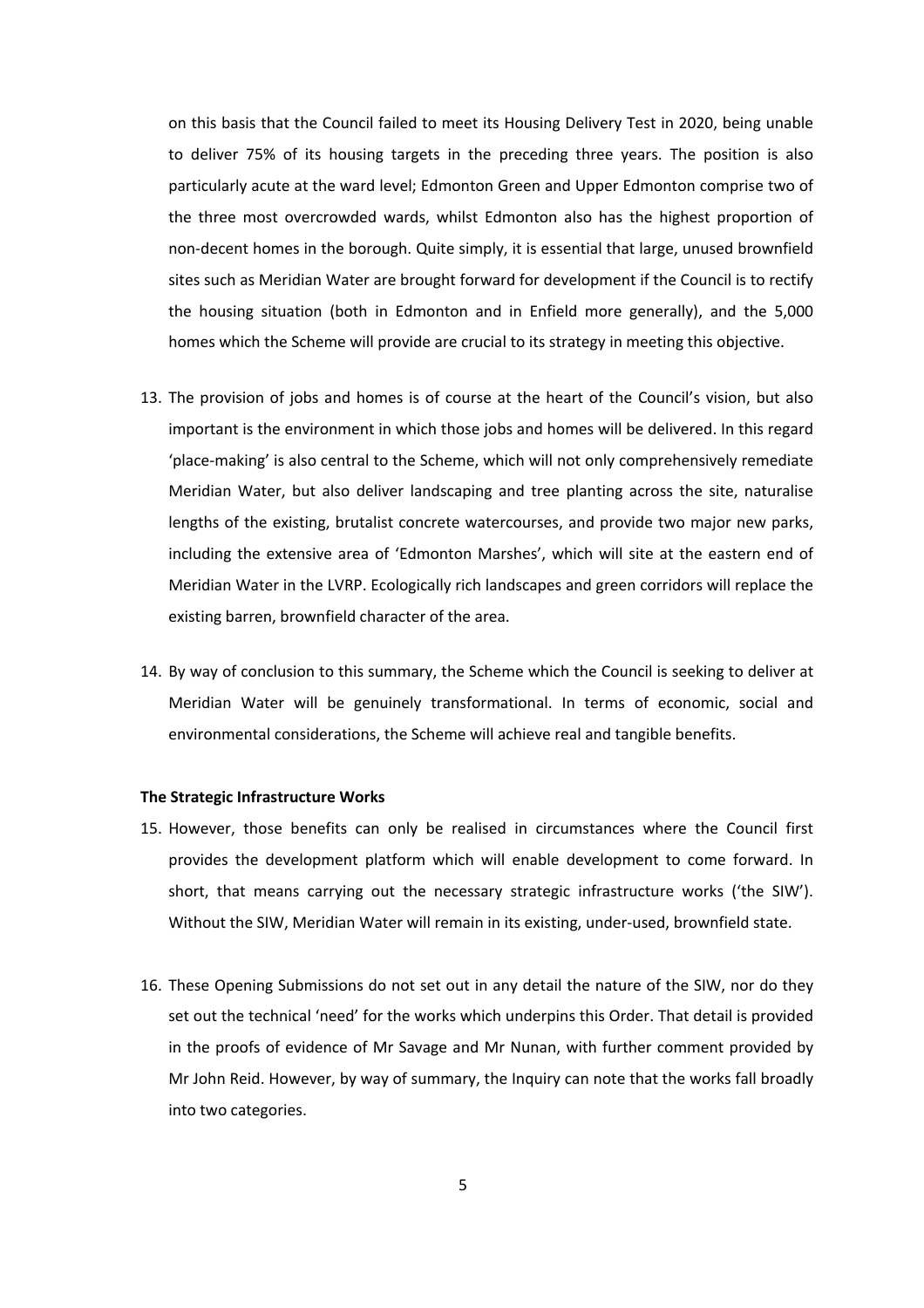- (i) First, there are works relating to transport and access. These include:
	- *- The Central Spine Road* which comprises an east-west boulevard connecting Glover Drive and the new Meridian Water Station in the west with Harbet Road in the east. Construction of this route will involve bridges over the River Lee Navigation Canal and the Pymmes and Salmons Brooks. This route will serve to provide vital east/west connectivity across Meridian Water.
	- *The Leeside Link Road* which comprises a new north-south road to provide a connection between the Central Spine Road and Leeside Road. Construction of this route will also include a bridge, in this case over the Pymmes Brook. The Leeside Link Road will serve to provide vital north/south connectivity across Meridian Water.
	- *- The North-South Link Road between Tesco and IKEA* the construction of the Central Spine Road will affect the existing means of access into Tesco and IKEA, so the SIW provide for the construction of a new north-south link road running between the Argon Road roundabout and Glover Drive to accommodate revised access arrangements to these two stores. Significantly however, access to these two stores will be maintained throughout construction of the new route.
- (ii) Second, there are works relating to site preparation and environmental/ecological enhancement. These include:
	- *Utility Infrastructure* the Scheme will increase the demand on the existing utility infrastructure supplying the area, so that new utility services must be installed to support the development.
	- *- Earthworks and Remediation* Prior to substantive Scheme development taking place, much of the land at Meridian Water must be remediated to clean up contamination, with ground levels being raised in accordance with the flood mitigation strategy.
	- *- Flood Alleviation Works* As part of that flood mitigation strategy, it is necessary to undertake works re-levelling the land to the east of Harbet Road in order to provide a suitable flood compensation and storage area. The strategy also includes the construction of a flood conveyance channel between the River Lee Navigation and that compensation area.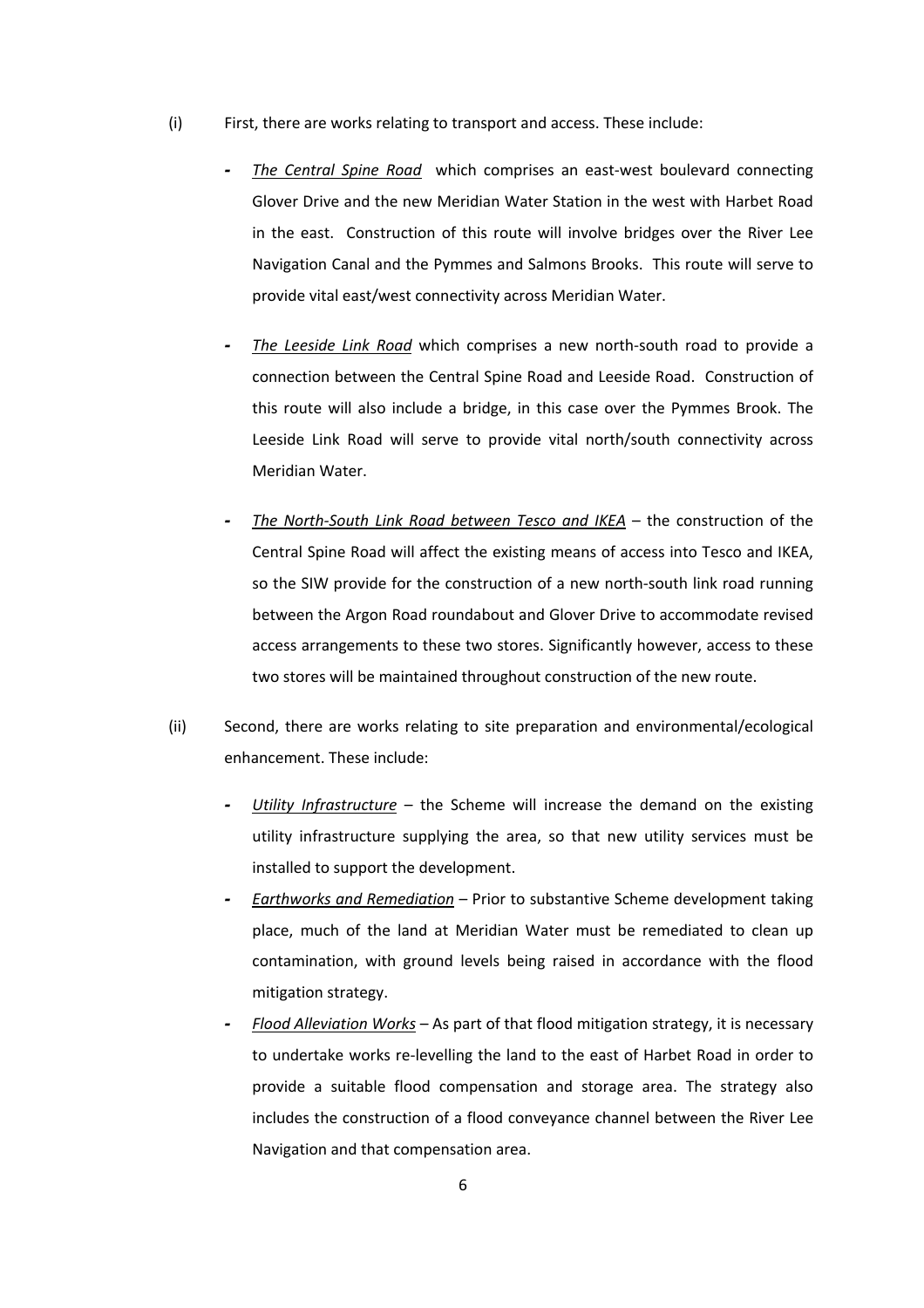- *- Edmonton Marshes* The flood compensation area will be shaped and landscaped to serve as a substantial new public park. In this way the proposals will result in the transformation of some 6.4 ha of derelict and largely inaccessible scrubland, situated in the heart of the Lee Valley corridor, into a valuable public amenity.
- *- Brooks Park and River "Naturalisation*" Works will also be undertaken to naturalise the Pymmes Brook, removing the existing concrete channel and replacing this with natural riverbank and vegetation. These works will also have the effect of creating a second new public park.
- 17. *All* of these works are required if the comprehensive regeneration of Meridian Water, as envisaged by the Scheme, is to be delivered. The SIW are not a 'menu' from which some items can be selected while others dispensed with; rather they represent an integrated package of measures which must be provided in full.
- 18. In this regard, it is notable that no evidence has been advanced at any point, by any Objector, which contests the 'need' for the SIW if the Scheme is to be delivered.

#### **Delivery**

- 19. The last preliminary matter to address is that of 'delivery'; primarily delivery of the SIW, since it is in order to deliver the SIW that the Council promotes the Order. In this regard the Inquiry can and will be satisfied that the Council is not promoting the Order on an 'aspirational' basis, or on the basis of 'wishful thinking'. Rather, compulsory purchase powers are sought in respect of 'real world' proposals, which represent a realistic proposition, and which are in fact already in the process of being delivered.
- 20. As regards the SIW, the position can be put very shortly.
	- (i) Firstly, the Council has the necessary resource to carry out the SIW. In this respect, it has secured a grant of some £170million from the Housing Infrastructure Fund ('the HIF Grant'), so that the works are fully funded.
	- (ii) Second, planning permission has been granted in respect of the SIW; the Council's planning department granted the necessary consent on 22 July 2020.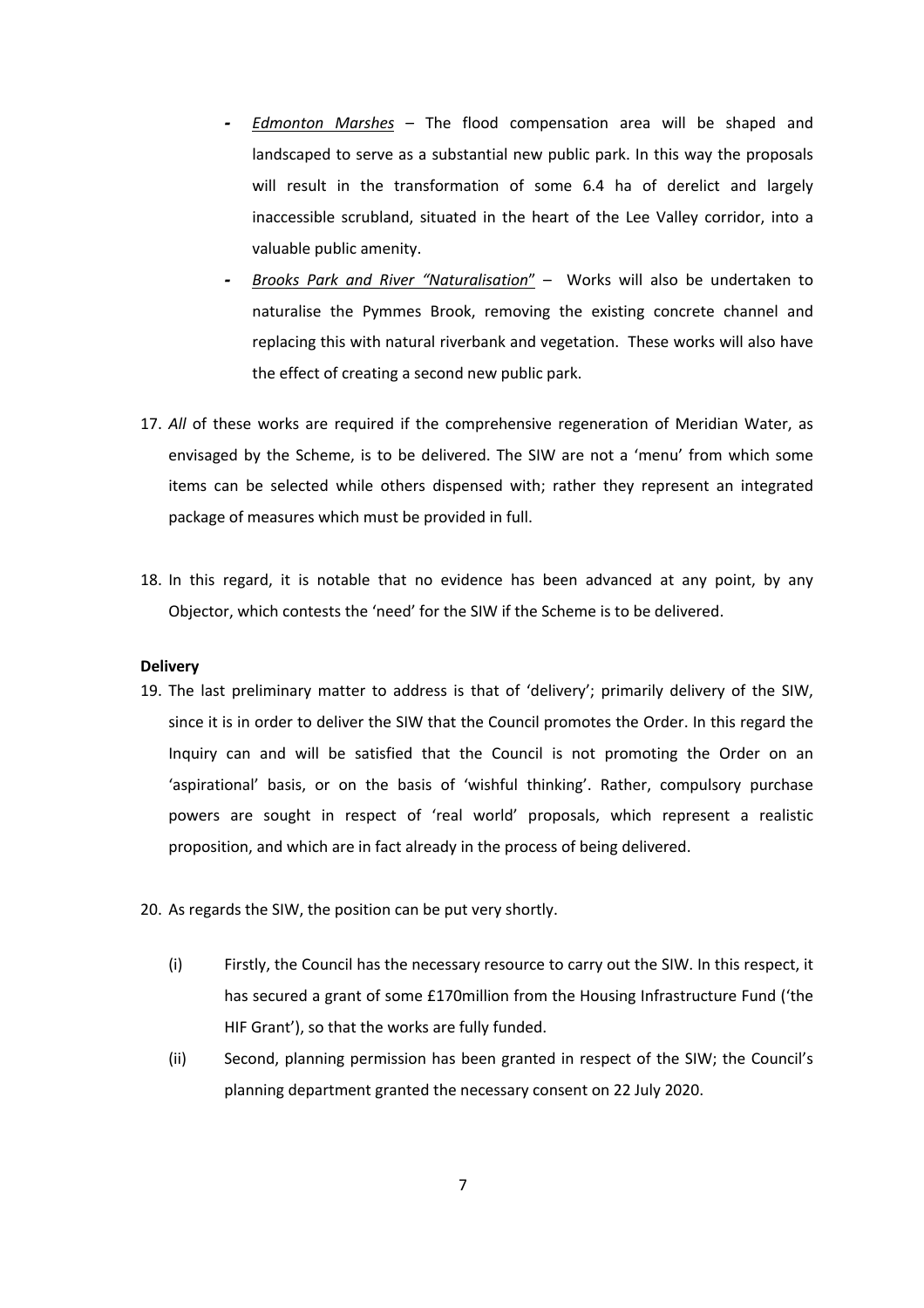- (iii) Third, the Council has procured a contractor to deliver the SIW, Vinci Taylor Woodrow ('Vinci'). In this regard it has already entered into a preconstruction agreement with Vinci to provide detailed pricing and timing for the works.
- 21. As such, the Inquiry can note that the only remaining matter to be resolved before works commence is that of land ownership. Once the Council has acquired all the relevant interests, then there will be no bar to delivery of the SIW. In this regard the Council has in fact already acquired the bulk of the interests in the land required for the SIW; this is a consequence of the genuine and sustained efforts made by the Council over a period of several years to acquire land by agreement. It is due to those efforts that more than 70% of that land is already in the Council's control. However, it is of course necessary that the Council acquire *all* the relevant interests if it is to deliver the SIW as permitted, and it is on that basis that it has promoted the Order.
- 22. As such, confirmation of the Order is genuinely the last piece of the jigsaw, and it is notable that none of the Objectors suggests that there is any barrier to the Council being able to deliver the SIW.
- 23. As regards the substantive regeneration which the SIW will enable (i.e. the totality of the Scheme), the Inquiry can also note that delivery has in fact already begun. Notably:
	- o The Council has overseen the construction of an entirely new railway station, 'Meridian Water', served by Greater Anglia, to enhance the accessibility of the area to public transport. That station was built at a cost of more than £46million, of which more than £11million of funding was provided by the Council.
	- o 'Phase One' of Meridian Water, on the land west of the railway line, has already commenced. Planning permission for residential development has already been granted, and the Council have already undertaken remediation works. Since then Vistry (the Council's development partner) have taken possession of the site to complete site preparation and manage utility diversion.
	- o Further, the Council has also resolved to grant planning permission for 'Phase Two' of the Scheme, on land already owned by the Council, with Vistry also currently in negotiations to begin delivery of that phase also.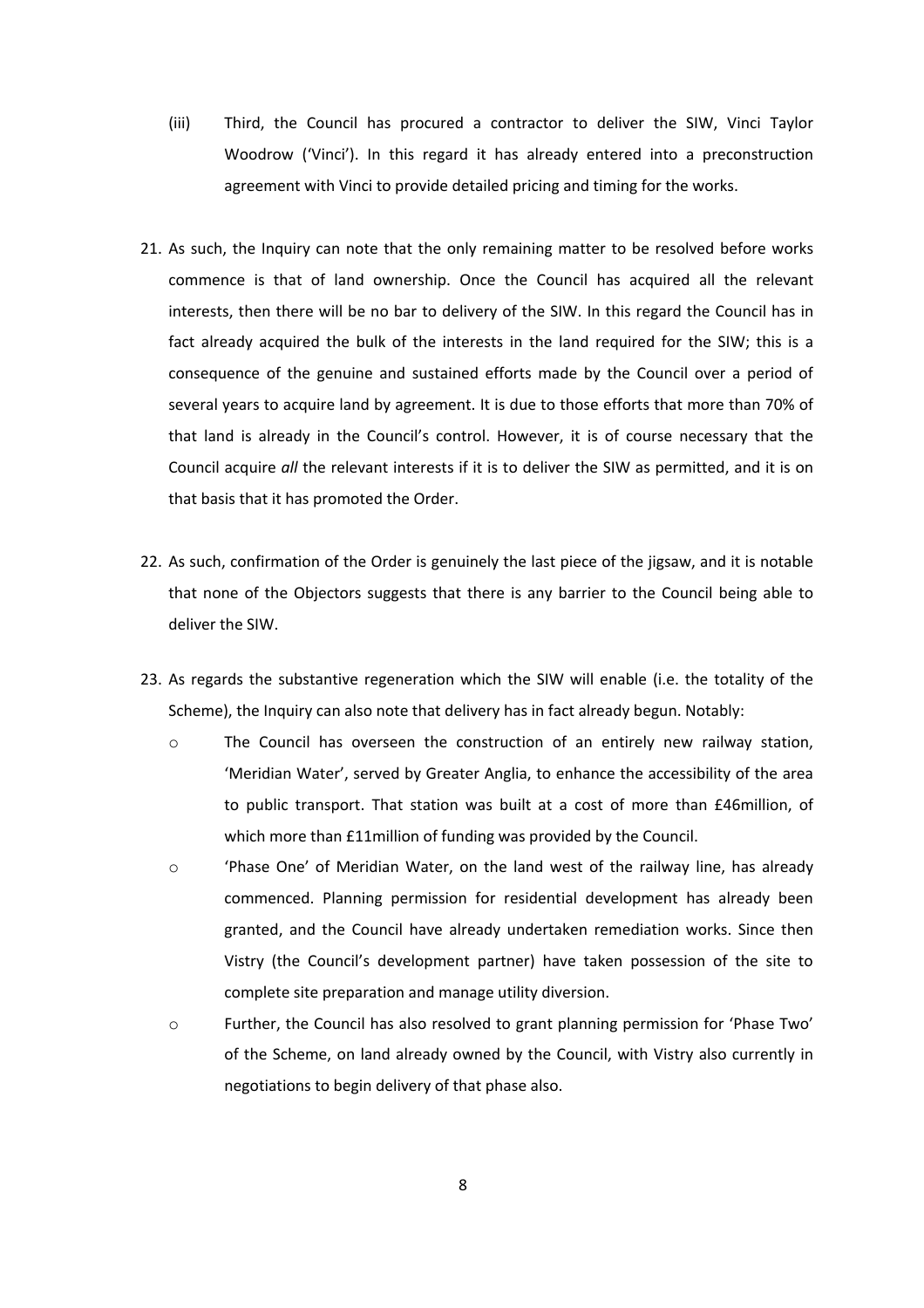24. Thus both the SIW – in respect of which development the Order is sought – and also the Scheme – the delivery of which requires the SIW – comprise real and tangible development prospects.

### **The Case for Confirmation of the Order**

- 25. In concluding these Opening Submissions, the Council notes the following three matters.
- 26. First, the Council recognises that Section 226(1A) of the 1990 Act provides that a local authority must not exercise powers under Section 226(1)(a) in respect of development proposals unless it is satisfied that those proposals will contribute to the promotion of the economic, social or environmental well-being of its area. In the present case, the Council is firmly of the view that the SIW, insofar as they will facilitate delivery of the Scheme, will contribute not to one, but rather to all three of these objectives. Thus the statutory requirement is manifestly satisfied.
- 27. Second, it is trite law that powers of compulsory acquisition should only be authorised where there exists a compelling case in the public interest to justify them. The Council maintains that in the present instance, there is just such a compelling case; indeed so extensive are the benefits that will be realised by the Scheme which the SIW will unlock, that the case for confirmation of the Order is overwhelming.
- 28. Those benefits, and the need for the SIW to deliver them, are rehearsed at length in the proofs of evidence adduced by the Council in support of the Order. That evidence is commended to the Inquiry, and the Council asks that the Inquiry give it careful consideration. However, what the Council also asks that the Inquiry note, is the lack of any evidential substance to the few Remaining Objections which are still maintained in respect of the Order. The objections themselves are comprised of nothing more than assertions – assertions which the Council robustly disputes – and no evidence whatsoever has been submitted in support of any of them. Thus the evidential matrix before the Inquiry is entirely one-sided.
- 29. Third and finally, the Council turns to consider Paragraph 106 of the Guidance on Compulsory Purchase Process, as published by the Ministry of Housing, Communities & Local Government ('the Guidance'). The Guidance purports to identify four particular factors to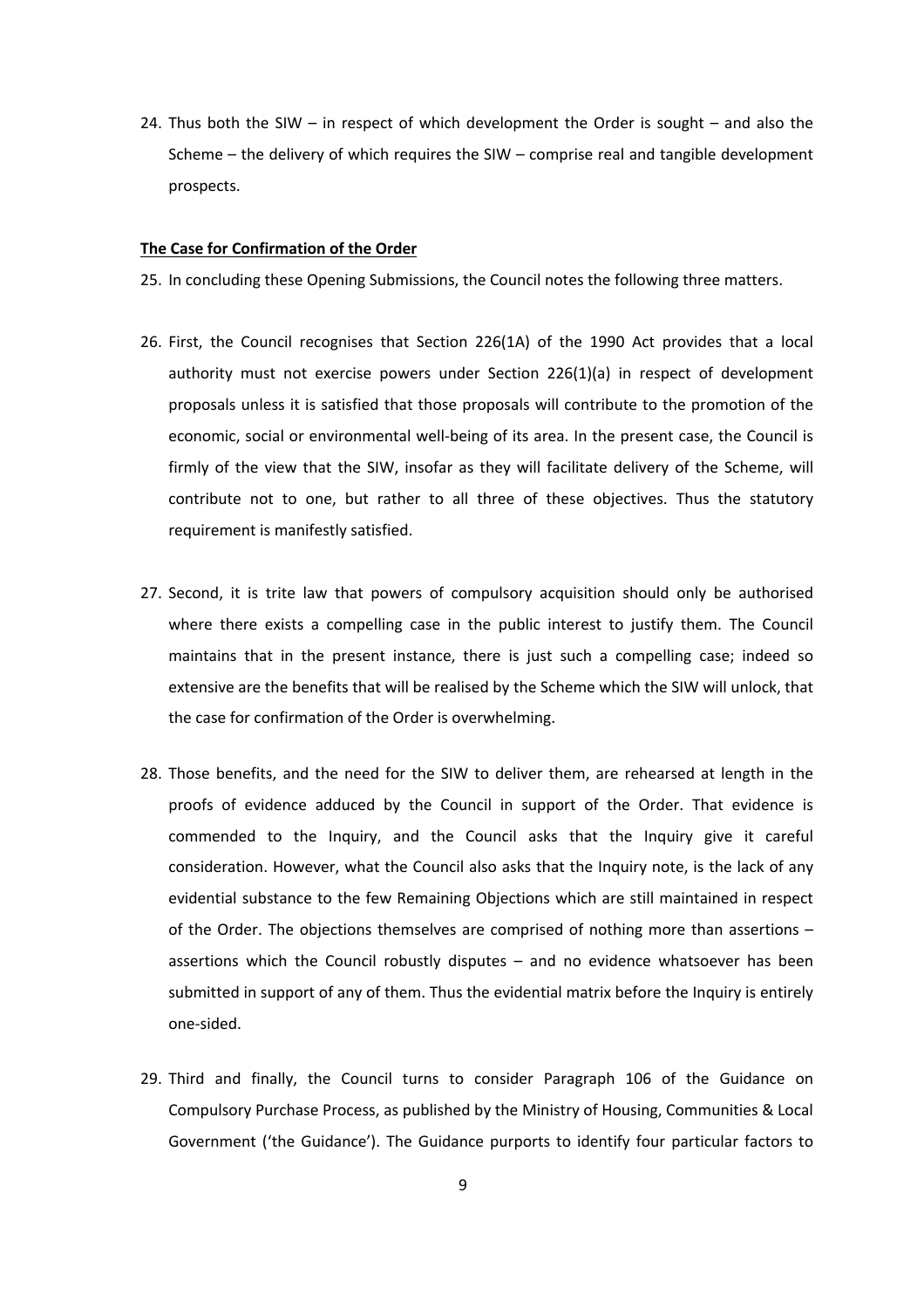which the Secretary of State will have regard when determining whether or not to confirm a compulsory purchase order. The Council's position is entirely robust in respect of each of those four factors. In particular:

- First, the Order Land is to be acquired in order to enable delivery of the SIW, which in turn will facilitate delivery of the Scheme more broadly. Such purposes are entirely in accordance with the adopted development plan for the borough (and indeed with national planning policy in the NPPF). In this respect the Inquiry should note in particular the evidence of Mr Jarvis, but can note also that the Council's case in this regard is not disputed in any of the Remaining Objections.
- Second, the SIW, and the Scheme which depends upon them, will contribute hugely to the achievement of the promotion/improvement of the economic, social and environmental well-being of the area. Again, the Council's stance in this regard is not disputed in any of the Remaining Objections.
- Third, as to whether the Council's purpose in seeking to carry out the SIW could be achieved by any other means, the Council maintains firmly that it could not. In this context it is important to note that no alternative proposal has been put forward in evidence by any Objector, nor has any Objector identified any alternative locations for the SIW.
- Fourth and lastly, the 'viability' of the SIW is not in question. In the present instance, it is not so much the viability of the SIW that might conceivably be in issue, but rather the position as regards funding and deliverability. Here the Council maintains, and the Objectors apparently accept, that the SIW are fully funded by the HIF Grant. In terms of the substantive regeneration of Meridian Water that the SIW will enable, delivery of Phase One is already in train, and the evidence before the Inquiry demonstrates that Phase Two will also come forward in its turn, as indeed will later Phases.